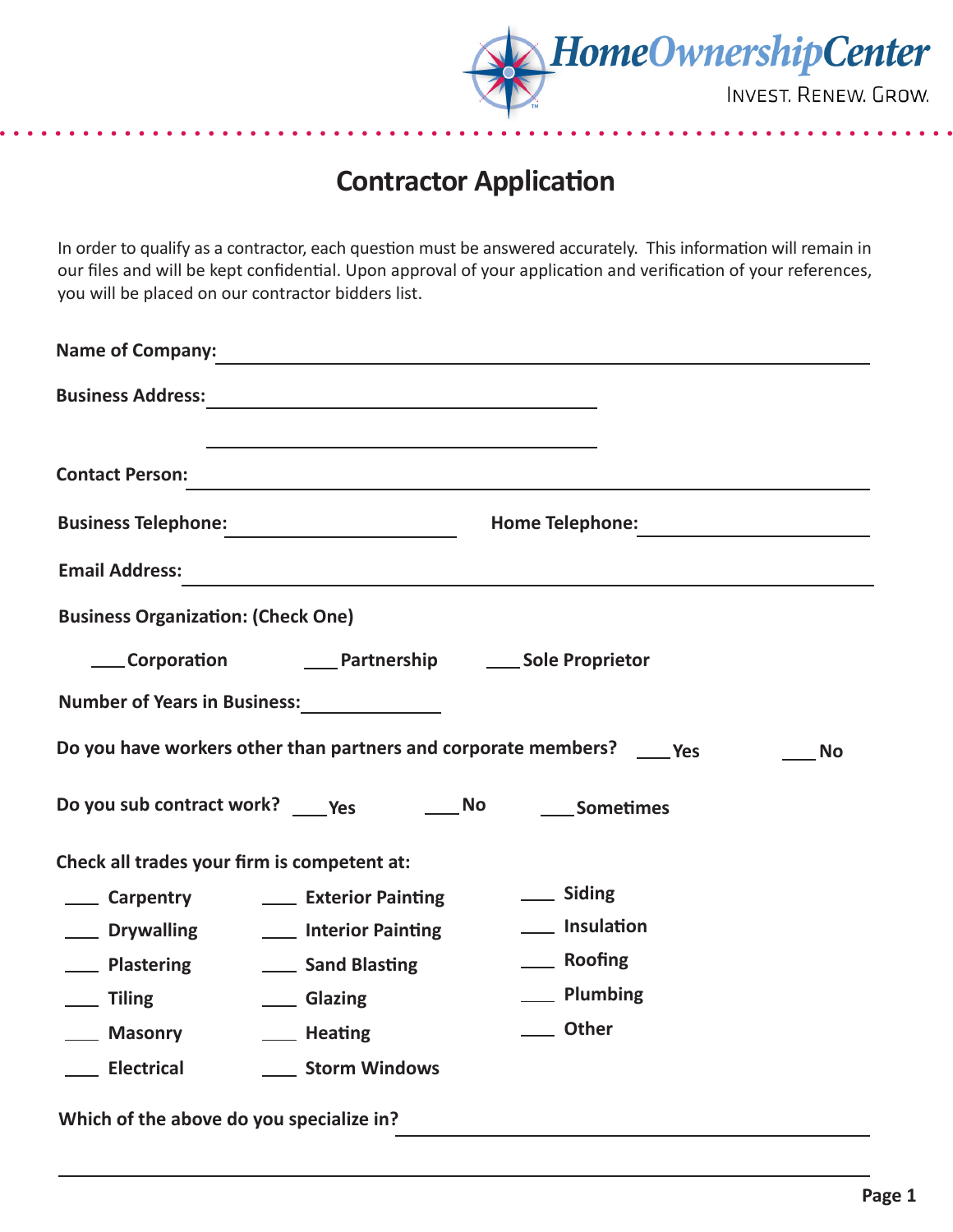| Are you licensed? ______ Yes                                                                                                                                                                                                          | $\_\_$ No | ____ Not Applicable                                                                                                  |                                                   |         |  |
|---------------------------------------------------------------------------------------------------------------------------------------------------------------------------------------------------------------------------------------|-----------|----------------------------------------------------------------------------------------------------------------------|---------------------------------------------------|---------|--|
| Do you prefer new construction? _____ Yes __________ No                                                                                                                                                                               |           |                                                                                                                      |                                                   |         |  |
| Are you willing to perform work on old construction? ____ Yes                                                                                                                                                                         |           |                                                                                                                      | <b>No</b>                                         |         |  |
| What is the smallest job you will perform?                                                                                                                                                                                            |           | <b>Dollar Amount:</b>                                                                                                |                                                   |         |  |
| What is the largest job you will perform?                                                                                                                                                                                             |           | <b>Dollar Amount:</b>                                                                                                | <u> 1989 - Andrea State Barbara, politik a po</u> |         |  |
| List the last three jobs for a reference check:                                                                                                                                                                                       |           |                                                                                                                      |                                                   |         |  |
| <b>Name</b>                                                                                                                                                                                                                           |           | <b>Address</b>                                                                                                       |                                                   | Phone # |  |
|                                                                                                                                                                                                                                       |           |                                                                                                                      |                                                   |         |  |
| <u> 1989 - Johann Stein, marwolaethau a bhann an t-Amhair an t-Amhair an t-Amhair an t-Amhair an t-Amhair an t-A</u>                                                                                                                  |           | <u> 1989 - Johann Stein, marwolaethau a bhann an t-Amhair an t-Amhair an t-Amhair an t-Amhair an t-Amhair an t-A</u> |                                                   |         |  |
| <u> 1989 - Johann Barn, amerikansk politiker (d. 1989)</u>                                                                                                                                                                            |           | <u> 1989 - Andrea Stadt Britain, amerikansk politik (* 1958)</u>                                                     |                                                   |         |  |
| Would you be available for emergency work? ____ Yes _______ No ______ Not Applicable                                                                                                                                                  |           |                                                                                                                      |                                                   |         |  |
| List your material suppliers:                                                                                                                                                                                                         |           |                                                                                                                      |                                                   |         |  |
| <b>Name</b>                                                                                                                                                                                                                           |           |                                                                                                                      |                                                   | Phone # |  |
|                                                                                                                                                                                                                                       |           |                                                                                                                      |                                                   |         |  |
|                                                                                                                                                                                                                                       |           |                                                                                                                      |                                                   |         |  |
|                                                                                                                                                                                                                                       |           |                                                                                                                      |                                                   |         |  |
| Do you have a credit line with your suppliers? ____ Yes _____                                                                                                                                                                         |           |                                                                                                                      | <b>No</b>                                         |         |  |
| Have you performed work through any similar community housing organizations? __ Yes __ No                                                                                                                                             |           |                                                                                                                      |                                                   |         |  |
| Is your contractor's liability insurance up-to-date? ____ Yes (If yes, fill in the info. below) _____ No                                                                                                                              |           |                                                                                                                      |                                                   |         |  |
| Name of Insurance co.:<br><u> and</u> the contract of the contract of the contract of the contract of the contract of the contract of the contract of the contract of the contract of the contract of the contract of the contract of |           |                                                                                                                      |                                                   |         |  |
| Policy Number: Name of the Contract of the Contract of the Contract of the Contract of the Contract of the Contract of the Contract of the Contract of the Contract of the Contract of the Contract of the Contract of the Con        |           |                                                                                                                      |                                                   |         |  |
|                                                                                                                                                                                                                                       |           |                                                                                                                      |                                                   |         |  |
| Agent's Name: Note: 2008 and 2008 and 2008 and 2008 and 2008 and 2008 and 2008 and 2008 and 2008 and 2008 and 2008 and 2008 and 2008 and 2008 and 2008 and 2008 and 2008 and 2008 and 2008 and 2008 and 2008 and 2008 and 2008        |           |                                                                                                                      |                                                   |         |  |
|                                                                                                                                                                                                                                       |           |                                                                                                                      |                                                   |         |  |